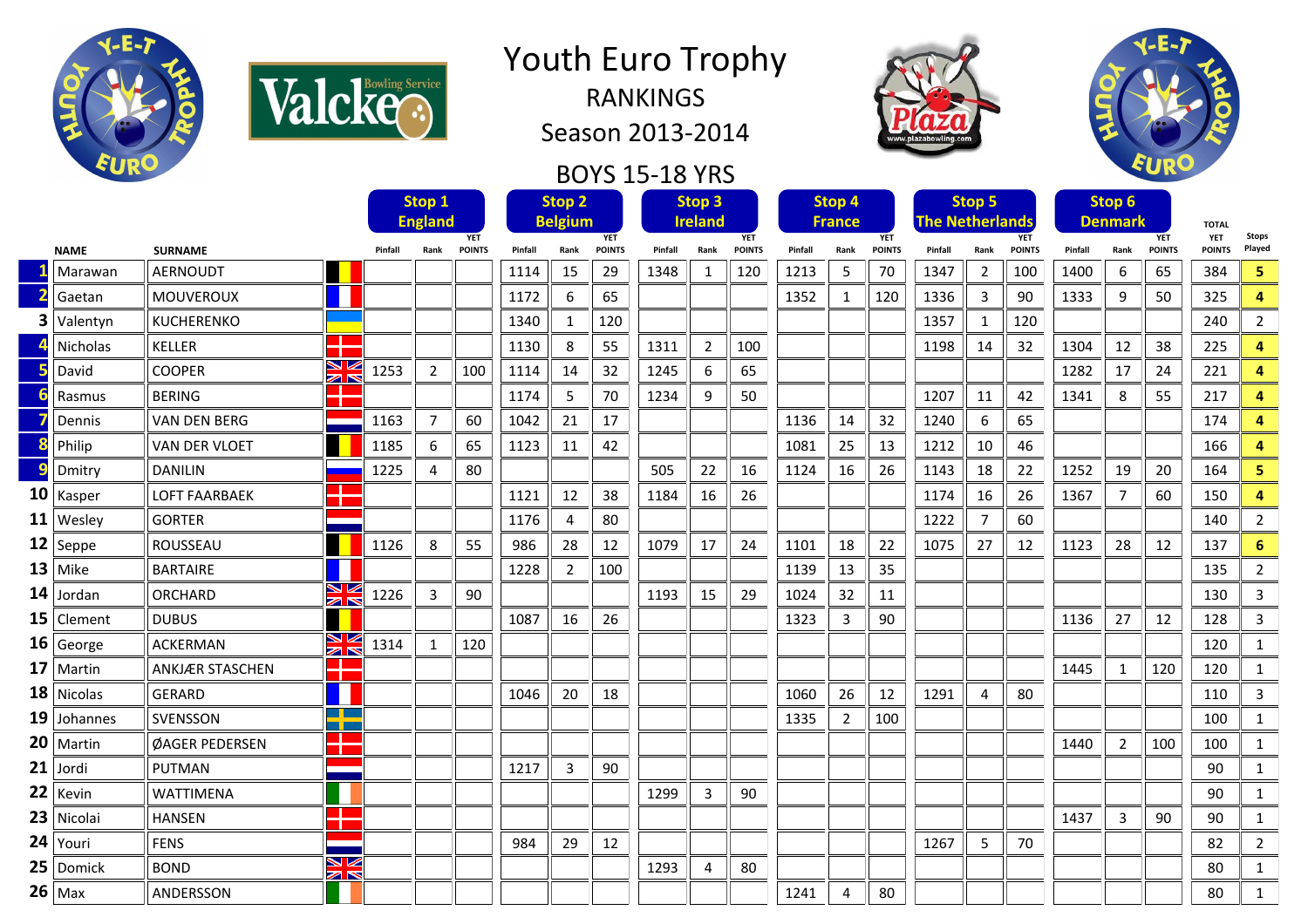| $27$ Mikas    | <b>FREDERIKSEN</b>         |                              |      |    |    |      |                |    |      |                |    |      |    |                |      |    |    | 1432 | 4  | 80 | 80 | $\mathbf{1}$   |
|---------------|----------------------------|------------------------------|------|----|----|------|----------------|----|------|----------------|----|------|----|----------------|------|----|----|------|----|----|----|----------------|
| 28   Mitchell | <b>SIJSSENS</b>            |                              |      |    |    | 1130 | 9              | 50 |      |                |    |      |    |                | 1185 | 15 | 29 |      |    |    | 79 | $\overline{2}$ |
| $29$ Lars     | <b>WOUTERS</b>             |                              |      |    |    | 1156 | $\overline{7}$ | 60 |      |                |    | 951  | 52 | $\overline{7}$ | 1046 | 31 | 11 |      |    |    | 78 | 3              |
| $30$ Timothy  | <b>VAN ENGELEN</b>         |                              | 991  | 12 | 38 | 998  | 26             | 12 |      |                |    | 1000 | 39 | 10             | 1084 | 25 | 13 |      |    |    | 73 | 4              |
| $31$ Freddie  | <b>BANHAM</b>              | N<br>A<br>N                  | 1195 | -5 | 70 |      |                |    |      |                |    |      |    |                |      |    |    |      |    |    | 70 | $\mathbf{1}$   |
| $32$ Jack     | <b>KERR</b>                | ◛<br>$\mathbb{Z} \mathbb{N}$ |      |    |    |      |                |    | 1253 | 5              | 70 |      |    |                |      |    |    |      |    |    | 70 | $\mathbf{1}$   |
| $33$ Frederik | <b>STAUNSBJERG NIELSEN</b> | x                            |      |    |    |      |                |    |      |                |    |      |    |                |      |    |    | 1426 | 5  | 70 | 70 | 1              |
| 34   Wesley   | <b>VAN HOUTVEN</b>         |                              | 1018 | 11 | 42 | 870  | 39             | 10 |      |                |    | 863  | 66 | 4              | 1065 | 29 | 12 |      |    |    | 68 | 4              |
| $35$   Kevin  | <b>MAHON</b>               |                              | 1059 | 9  | 50 |      |                |    | 930  | 20             | 18 |      |    |                |      |    |    |      |    |    | 68 | $\overline{2}$ |
| $36$ Maxim    | <b>OKOROKOV</b>            |                              |      |    |    | 1130 | 10             | 46 |      |                |    | 1100 | 19 | 20             |      |    |    |      |    |    | 66 | $\overline{2}$ |
| $37$ Brent    | <b>DE RUITER</b>           |                              |      |    |    | 888  | 36             | 10 |      |                |    |      |    |                | 1220 | 8  | 55 |      |    |    | 65 | $\overline{2}$ |
| $38$ Tair     | <b>SHECHTER</b>            | $\frac{1}{\sqrt{2}}$         |      |    |    |      |                |    |      |                |    | 1210 | 6  | 65             |      |    |    |      |    |    | 65 | $\mathbf{1}$   |
| $39$ Stephen  | <b>DILLON</b>              |                              |      |    |    |      |                |    | 1240 | $\overline{7}$ | 60 |      |    |                |      |    |    |      |    |    | 60 | $\mathbf{1}$   |
| $40$   Keny   | <b>BILLAUT</b>             |                              |      |    |    |      |                |    |      |                |    | 1201 | 7  | 60             |      |    |    |      |    |    | 60 | $\mathbf{1}$   |
| $41$ Damian   | <b>VIEBERINK</b>           |                              |      |    |    | 1074 | 18             | 22 |      |                |    |      |    |                | 1199 | 13 | 35 |      |    |    | 57 | $\overline{2}$ |
| $42$   Steven | <b>VAN HOUTVEN</b>         |                              | 927  | 14 | 32 | 882  | 37             | 10 |      |                |    | 831  | 69 | 4              | 984  | 38 | 10 |      |    |    | 56 | 4              |
| $43$ Richard  | <b>MCKEEVER</b>            |                              |      |    |    |      |                |    | 1236 | 8              | 55 |      |    |                |      |    |    |      |    |    | 55 | $\mathbf{1}$   |
| $44$ James    | FARMER                     |                              |      |    |    |      |                |    |      |                |    | 1188 | 8  | 55             |      |    |    |      |    |    | 55 | $\mathbf{1}$   |
| $45$ Theo     | PERRET                     |                              |      |    |    |      |                |    |      |                |    | 1187 | 9  | 50             |      |    |    |      |    |    | 50 | $\mathbf{1}$   |
| 46 Joshua     | <b>UDINK</b>               |                              |      |    |    |      |                |    |      |                |    |      |    |                | 1218 | 9  | 50 |      |    |    | 50 | $\mathbf{1}$   |
| $47$ Cyril    | <b>HOLVOET</b>             |                              |      |    |    | 1120 | 13             | 35 |      |                |    | 1045 | 28 | 12             |      |    |    |      |    |    | 47 | $\overline{2}$ |
| $48$ Jack     | <b>WATSON</b>              | N<br>M<br>M                  | 1020 | 10 | 46 |      |                |    |      |                |    |      |    |                |      |    |    |      |    |    | 46 | $\mathbf{1}$   |
| $49$ Ryan     | LEONG                      |                              |      |    |    |      |                |    | 1220 | 10             | 46 |      |    |                |      |    |    |      |    |    | 46 | $\mathbf{1}$   |
| $50$ Marc     | <b>JORG</b>                | ۰                            |      |    |    |      |                |    |      |                |    | 1184 | 10 | 46             |      |    |    |      |    |    | 46 | $\mathbf{1}$   |
| $51$   Magnus | H. LARSEN                  | g٨                           |      |    |    |      |                |    |      |                |    |      |    |                |      |    |    | 1316 | 10 | 46 | 46 | 1              |
| 52 Daniel     | <b>MASTERS</b>             | M<br>$\mathbb{Z} \mathbb{N}$ |      |    |    |      |                |    | 1212 | 11             | 42 |      |    |                |      |    |    |      |    |    | 42 | $\mathbf{1}$   |
| 53 Clément    | <b>SIMON</b>               |                              |      |    |    |      |                |    |      |                |    | 1163 | 11 | 42             |      |    |    |      |    |    | 42 | 1              |
| 54   Mathias  | <b>BALTSEN</b>             | ╋                            |      |    |    |      |                |    |      |                |    |      |    |                |      |    |    | 1309 | 11 | 42 | 42 | $\mathbf{1}$   |
| $55$ Julien   | KELLER                     |                              |      |    |    | 1081 | 17             | 24 |      |                |    | 1099 | 22 | 16             |      |    |    |      |    |    | 40 | $\overline{2}$ |
| 56 Stephen    | <b>DUNNE</b>               |                              |      |    |    |      |                |    | 1198 | 12             | 38 |      |    |                |      |    |    |      |    |    | 38 | $\mathbf{1}$   |
| 57 Benjamin   | <b>JONSSON</b>             | $\Box$ $\Box$<br>T F         |      |    |    |      |                |    |      |                |    | 1155 | 12 | 38             |      |    |    |      |    |    | 38 | $\mathbf{1}$   |
| $58$ Kevin    | <b>VAN ROOIJEN</b>         |                              |      |    |    |      |                |    |      |                |    |      |    |                | 1202 | 12 | 38 |      |    |    | 38 | $\mathbf{1}$   |
| $59$ Jordy    | <b>MONTANARO</b>           |                              | 969  | 13 | 35 |      |                |    |      |                |    |      |    |                |      |    |    |      |    |    | 35 | $\mathbf{1}$   |
| $60$ Eoghan   | <b>LEBIODA</b>             |                              |      |    |    |      |                |    | 1194 | 13             | 35 |      |    |                |      |    |    |      |    |    | 35 | $\mathbf{1}$   |
| $61$ Andreas  | <b>BALTSEN</b>             | ┽                            |      |    |    |      |                |    |      |                |    |      |    |                |      |    |    | 1297 | 13 | 35 | 35 | $\mathbf{1}$   |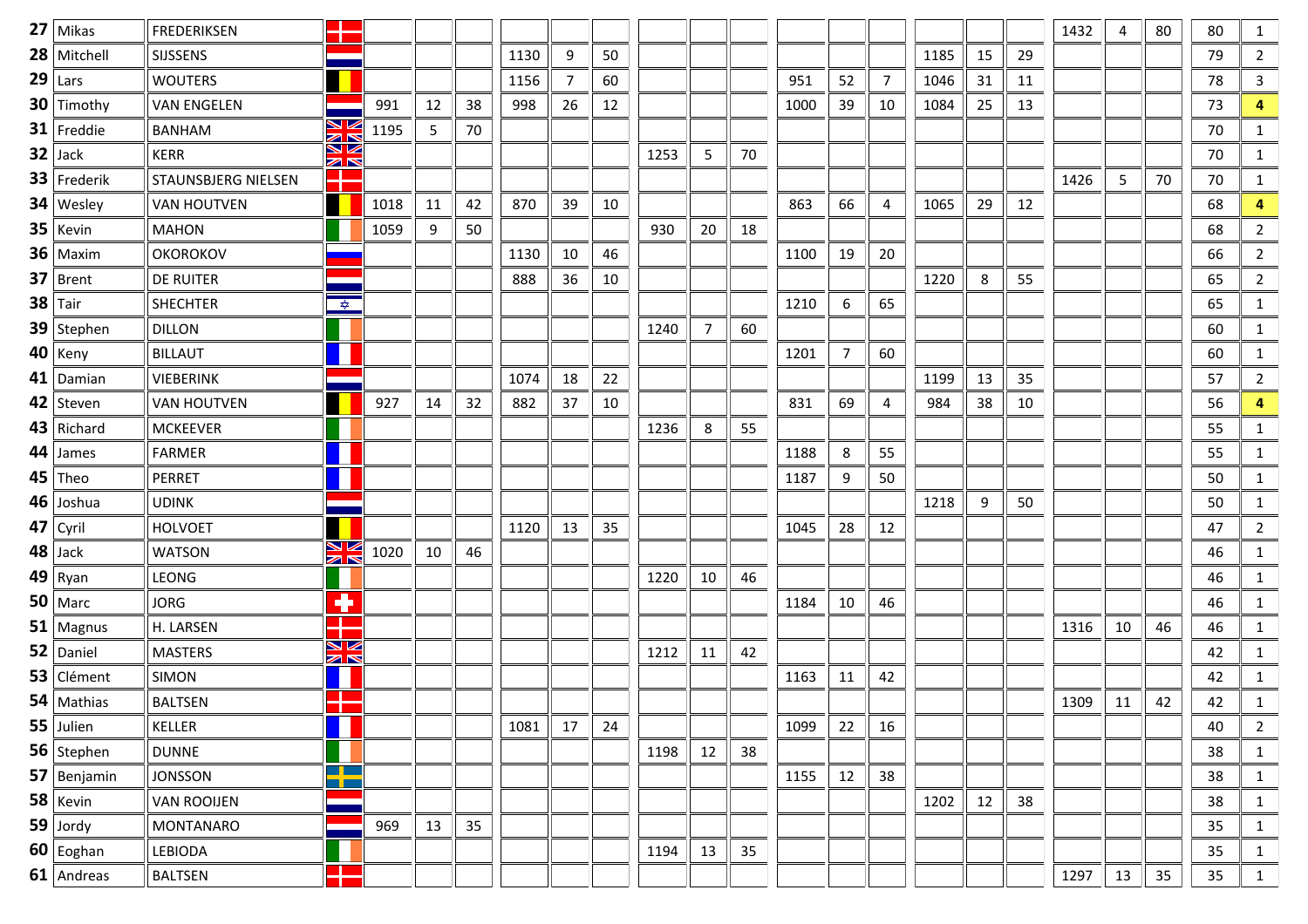| $62$ John      | O'NEILL                  |             |     |    |    |      |    |    | 1194 | 14 | 32 |      |    |             |      |    |    |      |    |    | 32 | 1              |
|----------------|--------------------------|-------------|-----|----|----|------|----|----|------|----|----|------|----|-------------|------|----|----|------|----|----|----|----------------|
| $63$   Marc    | <b>BØJE OFVERLIND</b>    | 27          |     |    |    |      |    |    |      |    |    |      |    |             |      |    |    | 1291 | 14 | 32 | 32 | $\mathbf{1}$   |
| 64 James       | <b>GRACE</b>             | N K<br>7 K  | 906 | 15 | 29 |      |    |    |      |    |    |      |    |             |      |    |    |      |    |    | 29 | $\mathbf{1}$   |
| $65$ Justin    | DE HAAN                  |             |     |    |    | 878  | 38 | 10 |      |    |    | 953  | 51 | $7^{\circ}$ | 1075 | 28 | 12 |      |    |    | 29 | 3              |
| 66 Valentin    | <b>SAULNIER</b>          | Ш           |     |    |    |      |    |    |      |    |    | 1135 | 15 | 29          |      |    |    |      |    |    | 29 | 1              |
| $67$ Kenneth   | <b>SCHUBERT ANDRESEN</b> | ╉           |     |    |    |      |    |    |      |    |    |      |    |             |      |    |    | 1290 | 15 | 29 | 29 | $\mathbf{1}$   |
| $68$   Stef    | <b>WOUTERS</b>           | ш           |     |    |    | 993  | 27 | 12 |      |    |    |      |    |             | 1096 | 22 | 16 |      |    |    | 28 | $\overline{2}$ |
| $69$   Paul    | ALMA                     |             |     |    |    |      |    |    |      |    |    |      |    |             | 1088 | 24 | 14 | 1108 | 30 | 12 | 26 | $\overline{2}$ |
| $70$ Markus    | <b>BERGENDORFF</b>       | - 11<br>тг  |     |    |    |      |    |    |      |    |    |      |    |             |      |    |    | 1287 | 16 | 26 | 26 | $\mathbf{1}$   |
| $71$ Jérémy    | <b>VILLIER</b>           |             |     |    |    |      |    |    |      |    |    | 1118 | 17 | 24          |      |    |    |      |    |    | 24 | $\mathbf{1}$   |
| $72$ Jeroen    | VAN DER HEIJDE           |             |     |    |    |      |    |    |      |    |    |      |    |             | 1173 | 17 | 24 |      |    |    | 24 | $\mathbf{1}$   |
| $73$ Caron     | SIJSSENS                 |             |     |    |    | 970  | 30 | 12 |      |    |    |      |    |             | 1006 | 35 | 11 |      |    |    | 23 | $\overline{2}$ |
| $74$ Adam      | <b>MARTIN</b>            |             |     |    |    |      |    |    | 1007 | 18 | 22 |      |    |             |      |    |    |      |    |    | 22 | $\mathbf{1}$   |
| $75$ Frederik  | <b>HOLST</b>             | ۲Ŧ.         |     |    |    |      |    |    |      |    |    |      |    |             |      |    |    | 1278 | 18 | 22 | 22 | $\mathbf{1}$   |
| 76   Benjamin  | <b>CONINGS</b>           |             |     |    |    | 1071 | 19 | 20 |      |    |    |      |    |             |      |    |    |      |    |    | 20 | $\mathbf{1}$   |
| $77$ Colin     | <b>VAN PUYFELIECK</b>    |             |     |    |    | 835  | 43 | 9  |      |    |    |      |    |             | 1045 | 32 | 11 |      |    |    | 20 | $\overline{2}$ |
| $78$ Calvin    | <b>MALONE</b>            | N K<br>7 N  |     |    |    |      |    |    | 999  | 19 | 20 |      |    |             |      |    |    |      |    |    | 20 | $\mathbf{1}$   |
| 79   Damian    | <b>KLOOTWIJK</b>         |             |     |    |    |      |    |    |      |    |    |      |    |             | 1117 | 19 | 20 |      |    |    | 20 | $\mathbf{1}$   |
| $80$ Lars      | VAN ENGELENHOVEN         |             |     |    |    |      |    |    |      |    |    |      |    |             | 986  | 37 | 10 | 989  | 37 | 10 | 20 | $\overline{2}$ |
| 81   Maurice   | <b>BOUMA</b>             |             |     |    |    |      |    |    |      |    |    |      |    |             | 856  | 44 | 9  | 784  | 38 | 10 | 19 | $\overline{2}$ |
| 82 Yorick      | DE HEIJ                  |             |     |    |    |      |    |    |      |    |    |      |    |             | 885  | 42 | 9  | 1016 | 36 | 10 | 19 | $\overline{2}$ |
| 83 Thibault    | JOUVE-VILLARD            |             |     |    |    |      |    |    |      |    |    | 1100 | 20 | 18          |      |    |    |      |    |    | 18 | $\mathbf{1}$   |
| $84$ Jacco     | <b>VAN DEUTEKOM</b>      |             |     |    |    |      |    |    |      |    |    |      |    |             | 1106 | 20 | 18 |      |    |    | 18 | 1              |
| $85$ Stefan    | <b>MØLLER</b>            | T           |     |    |    |      |    |    |      |    |    |      |    |             |      |    |    | 1234 | 20 | 18 | 18 | $\mathbf{1}$   |
| $86$ Giel      | VAN HOOF                 |             |     |    |    | 948  | 32 | 11 |      |    |    | 904  | 60 | 6           |      |    |    |      |    |    | 17 | $\overline{2}$ |
| 87 Christopher | KESTELL                  |             |     |    |    |      |    |    | 809  | 21 | 17 |      |    |             |      |    |    |      |    |    | 17 | $\mathbf{1}$   |
| 88 Fabien      | <b>SIMON</b>             | N K<br>A K  |     |    |    |      |    |    |      |    |    | 1100 | 21 | 17          |      |    |    |      |    |    | 17 | $\mathbf{1}$   |
| 89   Bryan     | <b>VAN SPAANDONK</b>     |             |     |    |    |      |    |    |      |    |    |      |    |             | 1098 | 21 | 17 |      |    |    | 17 | $\mathbf{1}$   |
| 90 Tim         | <b>STAMPE</b>            | x           |     |    |    |      |    |    |      |    |    |      |    |             |      |    |    | 1222 | 21 | 17 | 17 | 1              |
| $91$ Alexander | <b>GEYZEN</b>            |             |     |    |    | 1030 | 22 | 16 |      |    |    |      |    |             |      |    |    |      |    |    | 16 | 1              |
| 92 Rasmus      | PETERSEN                 | $\Box$<br>п |     |    |    |      |    |    |      |    |    |      |    |             |      |    |    | 1180 | 22 | 16 | 16 | 1              |
| $93$ Zeb       | <b>VAN OLMEN</b>         |             |     |    |    | 1027 | 23 | 15 |      |    |    |      |    |             |      |    |    |      |    |    | 15 | 1              |
| 94 Christophe  | <b>HACHIN</b>            |             |     |    |    |      |    |    |      |    |    | 1097 | 23 | 15          |      |    |    |      |    |    | 15 | $\mathbf{1}$   |
| 95 Stijn       | DE ROOY                  |             |     |    |    |      |    |    |      |    |    |      |    |             | 1091 | 23 | 15 |      |    |    | 15 | $\mathbf{1}$   |
| $96$ Tobias    | OLIVER WERENSKJOLD       | ٢I          |     |    |    |      |    |    |      |    |    |      |    |             |      |    |    | 1175 | 23 | 15 | 15 | $\mathbf{1}$   |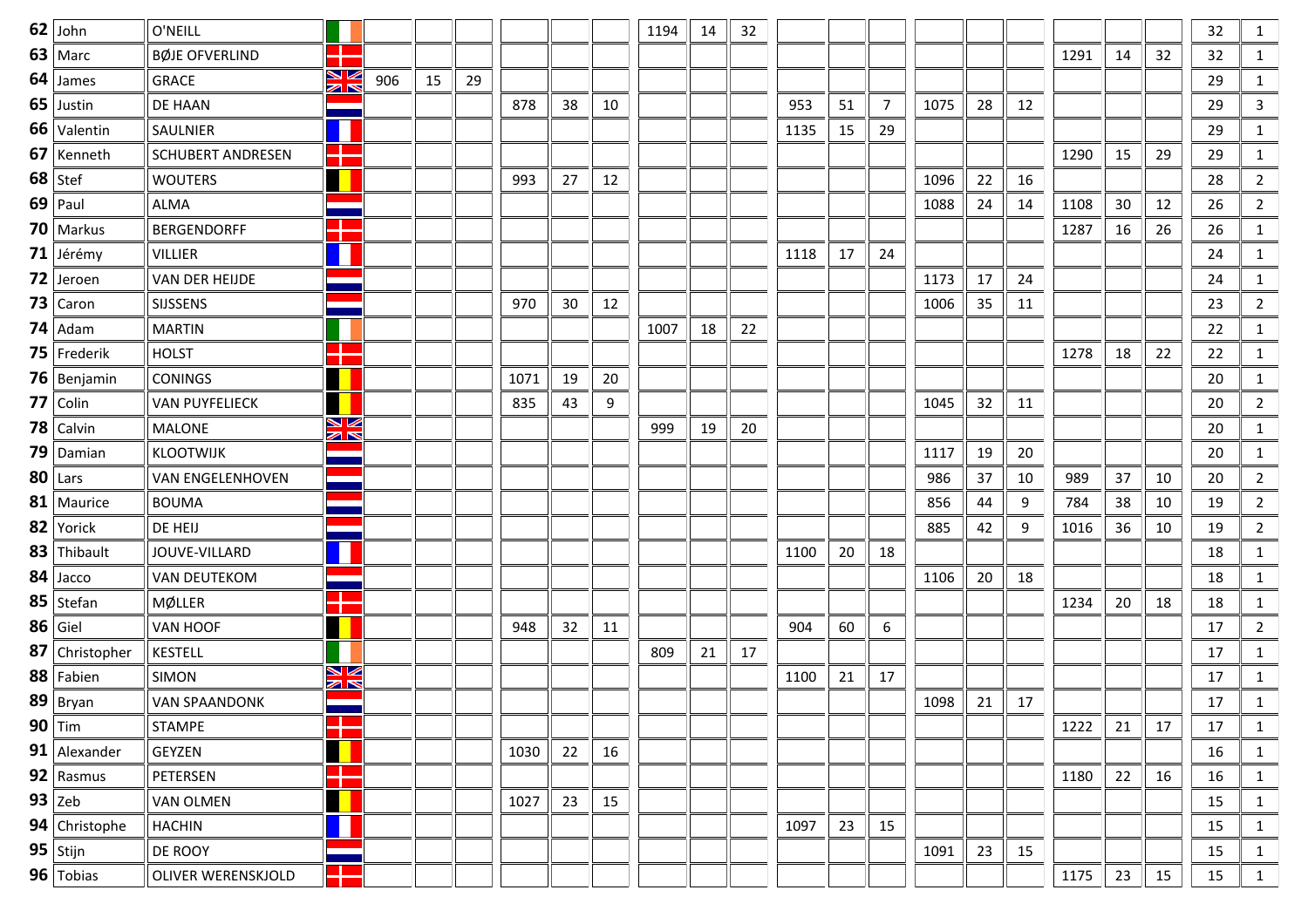|            | 97   Benjamin   | <b>BOUCHAM</b>         |                                 |  | 1009 | 24 | 14 |  |      |    |    |      |    |    |      |    |    | 14 | 1            |
|------------|-----------------|------------------------|---------------------------------|--|------|----|----|--|------|----|----|------|----|----|------|----|----|----|--------------|
|            | $98$   Artem    | <b>KHARKOV</b>         |                                 |  |      |    |    |  | 1086 | 24 | 14 |      |    |    |      |    |    | 14 | $\mathbf{1}$ |
|            | 99 Christopher  | <b>CARTER</b>          | a l<br>т                        |  |      |    |    |  |      |    |    |      |    |    | 1167 | 24 | 14 | 14 | $\mathbf{1}$ |
|            | $100$ Sebastien | <b>BODART</b>          |                                 |  | 1007 | 25 | 13 |  |      |    |    |      |    |    |      |    |    | 13 | $\mathbf{1}$ |
|            | $101$ Stefan    | <b>SCHOU LARSEN</b>    | <b>College</b><br>٠.            |  |      |    |    |  |      |    |    |      |    |    | 1155 | 25 | 13 | 13 | $\mathbf{1}$ |
|            | $102$ Cedric    | <b>BOULANGER</b>       | H                               |  |      |    |    |  | 1049 | 27 | 12 |      |    |    |      |    |    | 12 | $\mathbf{1}$ |
|            | $103$ Dorian    | JOUVE-VILLARD          | H                               |  |      |    |    |  | 1039 | 30 | 12 |      |    |    |      |    |    | 12 | $\mathbf{1}$ |
|            | $104$ Valentin  | <b>ROSSIGNOL</b>       | H                               |  |      |    |    |  | 1040 | 29 | 12 |      |    |    |      |    |    | 12 | $\mathbf{1}$ |
|            | $105$ Killian   | <b>MARTENS</b>         |                                 |  |      |    |    |  |      |    |    | 1048 | 30 | 12 |      |    |    | 12 | $\mathbf{1}$ |
| $106$ Gijs |                 | VAN DER KOOIJ          |                                 |  |      |    |    |  |      |    |    | 1080 | 26 | 12 |      |    |    | 12 | $\mathbf{1}$ |
|            | $107$ Alex      | PEDERSEN               | <b>COLLEGE</b><br>a k           |  |      |    |    |  |      |    |    |      |    |    | 1118 | 29 | 12 | 12 | $\mathbf{1}$ |
| $108$ Kim  |                 | LUNDBERG               | a po<br>T                       |  |      |    |    |  |      |    |    |      |    |    | 1143 | 26 | 12 | 12 | 1            |
|            | $109$ Owen      | <b>GLANSDORP</b>       |                                 |  | 964  | 31 | 11 |  |      |    |    |      |    |    |      |    |    | 11 | $\mathbf{1}$ |
|            | $110$ Robin     | <b>MOL</b>             |                                 |  | 939  | 34 | 11 |  |      |    |    |      |    |    |      |    |    | 11 | 1            |
|            | 111 Florentin   | ALLAERD                |                                 |  | 891  | 35 | 11 |  |      |    |    |      |    |    |      |    |    | 11 | 1            |
|            | $112$ Reggie    | <b>VAN LOY</b>         |                                 |  | 948  | 33 | 11 |  |      |    |    |      |    |    |      |    |    | 11 | $\mathbf{1}$ |
|            | $113$ Nicolas   | WASCHKE                |                                 |  |      |    |    |  | 1013 | 35 | 11 |      |    |    |      |    |    | 11 | 1            |
|            | 114 Jérémy      | <b>BAZIRE</b>          |                                 |  |      |    |    |  | 1036 | 31 | 11 |      |    |    |      |    |    | 11 | 1            |
|            | $115$ Alexandre | <b>MAURY</b>           | Н                               |  |      |    |    |  | 1019 | 34 | 11 |      |    |    |      |    |    | 11 | $\mathbf{1}$ |
|            | $116$ Kevin     | <b>MASCARTE</b>        | H                               |  |      |    |    |  | 1024 | 33 | 11 |      |    |    |      |    |    | 11 | 1            |
|            | $117$ Danny     | DAMEN                  |                                 |  |      |    |    |  |      |    |    | 1018 | 34 | 11 |      |    |    | 11 | 1            |
| 118 Roy    |                 | <b>MASTER</b>          |                                 |  |      |    |    |  |      |    |    | 1040 | 33 | 11 |      |    |    | 11 | $\mathbf{1}$ |
|            | $119$ Daniel    | <b>GAARDBO NIELSEN</b> | a ka<br>п.                      |  |      |    |    |  |      |    |    |      |    |    | 1085 | 32 | 11 | 11 | $\mathbf{1}$ |
|            | $120$ Frederik  | L. MIKKELSEN           | a l<br>٠.                       |  |      |    |    |  |      |    |    |      |    |    | 1085 | 33 | 11 | 11 | 1            |
|            | $121$ Kasper    | LUND JØRGENSEN         | $\mathbb{R}^{\mathbb{Z}}$<br>a. |  |      |    |    |  |      |    |    |      |    |    | 1050 | 35 | 11 | 11 | $\mathbf{1}$ |
|            | 122 Nicolai     | <b>OUTZEN</b>          | an Ba<br>m.                     |  |      |    |    |  |      |    |    |      |    |    | 1068 | 34 | 11 | 11 | $\mathbf{1}$ |
|            | $123$ Ronnie    | <b>HASTRUP</b>         | ╉                               |  |      |    |    |  |      |    |    |      |    |    | 1103 | 31 | 11 | 11 | 1            |
|            | $124$ Yenno     | <b>VAN OOSTERWIJCK</b> |                                 |  | 868  | 40 | 10 |  |      |    |    |      |    |    |      |    |    | 10 | $\mathbf{1}$ |
|            | 125 Quentin     | <b>BORIE</b>           |                                 |  |      |    |    |  | 1005 | 37 | 10 |      |    |    |      |    |    | 10 | 1            |
|            | 126 Quentin     | <b>DEROO</b>           | L                               |  |      |    |    |  | 998  | 40 | 10 |      |    |    |      |    |    | 10 | 1            |
|            | $127$ Matan     | <b>GILAD BERNSTEIN</b> |                                 |  |      |    |    |  | 1003 | 38 | 10 |      |    |    |      |    |    | 10 | 1            |
|            | $128$ Nickie    | MACHELE                | Н                               |  |      |    |    |  | 1013 | 36 | 10 |      |    |    |      |    |    | 10 | 1            |
|            | $129$ Rogier    | BLOKLAND               |                                 |  |      |    |    |  |      |    |    | 970  | 39 | 10 |      |    |    | 10 | 1            |
| $130$ Paul |                 | MAESEN                 |                                 |  |      |    |    |  |      |    |    | 957  | 40 | 10 |      |    |    | 10 | $\mathbf{1}$ |
|            | $131$ Michael   | <b>OOSTEN</b>          |                                 |  |      |    |    |  |      |    |    | 994  | 36 | 10 |      |    |    | 10 | $\mathbf{1}$ |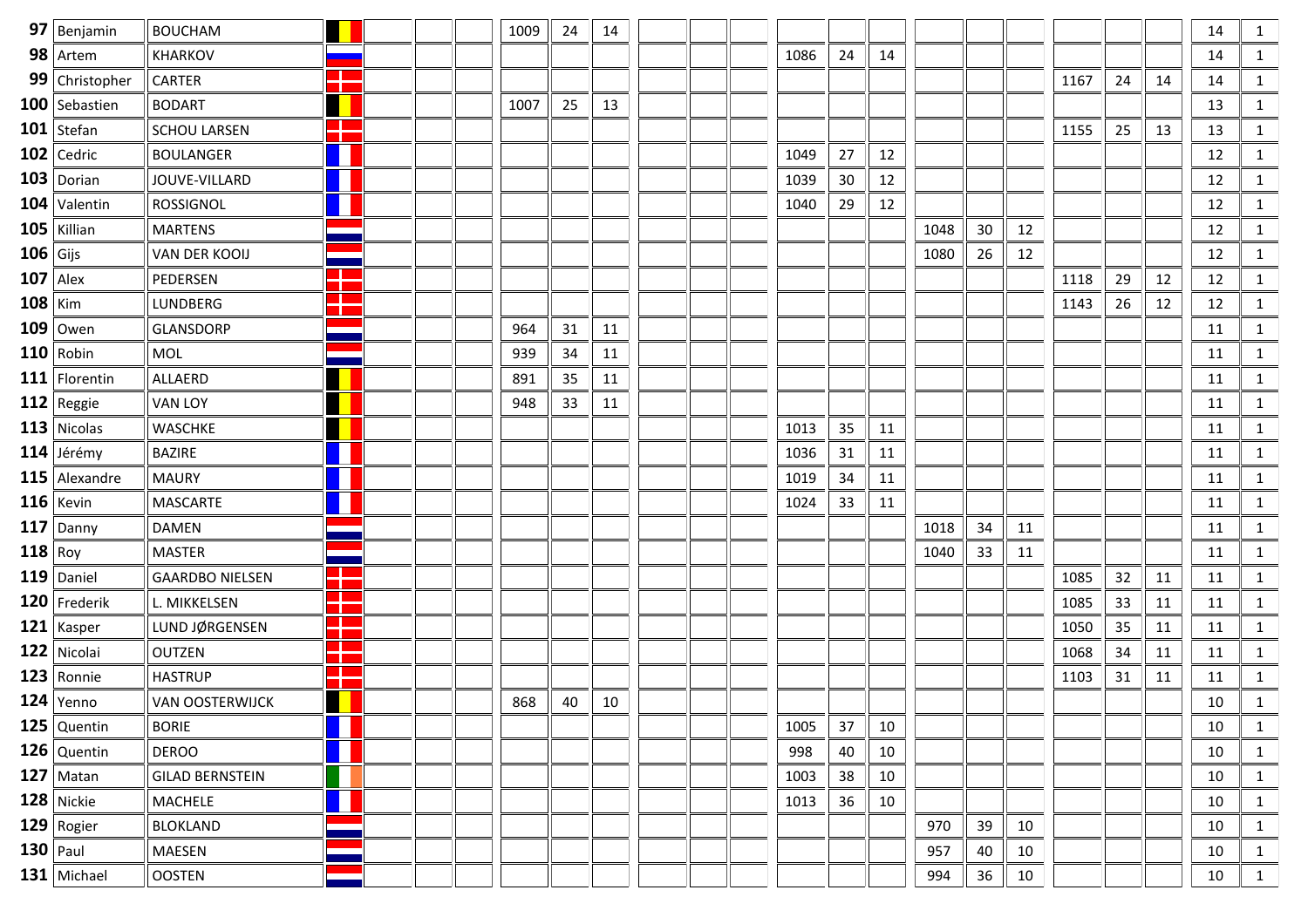|            | $132$   Wesley  | <b>MAES</b>            |                          |  | 736 | 45 | 9 |  |     |    |                |     |    |   |  | 9              | $\mathbf{1}$ |
|------------|-----------------|------------------------|--------------------------|--|-----|----|---|--|-----|----|----------------|-----|----|---|--|----------------|--------------|
|            | $133$ Andy      | <b>VAN OOSTERWIJCK</b> |                          |  | 866 | 41 | 9 |  |     |    |                |     |    |   |  | 9              | $\mathbf{1}$ |
|            | 134 Christian   | <b>TORO</b>            |                          |  | 846 | 42 | 9 |  |     |    |                |     |    |   |  | 9              | $\mathbf{1}$ |
|            | $135$ Stephen   | <b>BOCQUET</b>         |                          |  | 796 | 44 | 9 |  |     |    |                |     |    |   |  | 9              | $\mathbf{1}$ |
|            | 136 Clément     | <b>CHALLIER</b>        | Ш                        |  |     |    |   |  | 982 | 43 | 9              |     |    |   |  | 9              | $\mathbf{1}$ |
|            | 137 Alexandre   | MARTIN                 | Н                        |  |     |    |   |  | 981 | 44 | 9              |     |    |   |  | 9              | $\mathbf{1}$ |
|            | $138$ Shay      | SHALEY                 | $\Rightarrow$            |  |     |    |   |  | 994 | 41 | 9              |     |    |   |  | 9              | $\mathbf{1}$ |
|            | $139$ Vincent   | LE GAL                 | H                        |  |     |    |   |  | 984 | 42 | 9              |     |    |   |  | 9              | $\mathbf{1}$ |
|            | $140$ Edouard   | MURAT                  | Н                        |  |     |    |   |  | 981 | 45 | 9              |     |    |   |  | 9              | 1            |
|            | $141$ Peter     | <b>HOOGLAND</b>        |                          |  |     |    |   |  |     |    |                | 874 | 43 | 9 |  | 9              | $\mathbf{1}$ |
|            | $142$ Timo      | KLEVERLAAN             |                          |  |     |    |   |  |     |    |                | 853 | 45 | 9 |  | 9              | $\mathbf{1}$ |
|            | $143$ Kevin     | VERFUURDEN             |                          |  |     |    |   |  |     |    |                | 921 | 41 | 9 |  | 9              | $\mathbf{1}$ |
|            | $144$ Arthur    | <b>DUFOURNET</b>       |                          |  |     |    |   |  | 964 | 47 | 8              |     |    |   |  | 8              | $\mathbf{1}$ |
|            | $145$ Tizian    | <b>FLAMMER</b>         | ٠                        |  |     |    |   |  | 966 | 46 | 8              |     |    |   |  | 8              | 1            |
|            | $146$ Clément   | <b>ROBERT</b>          | П                        |  |     |    |   |  | 958 | 49 | 8              |     |    |   |  | 8              | $\mathbf{1}$ |
|            | $147$ Noam      | <b>REICH</b>           | $\frac{1}{\sqrt{2}}$     |  |     |    |   |  | 961 | 48 | 8              |     |    |   |  | 8              | $\mathbf{1}$ |
|            | 148   Matthias  | <b>MAURIN</b>          | Н                        |  |     |    |   |  | 955 | 50 | 8              |     |    |   |  | 8              | 1            |
|            | 149 Danillo     | <b>BOUD</b>            |                          |  |     |    |   |  |     |    |                | 748 | 48 | 8 |  | 8              | $\mathbf{1}$ |
|            | $150$ Glenn     | DE HAAN                |                          |  |     |    |   |  |     |    |                | 821 | 46 | 8 |  | 8              | $\mathbf{1}$ |
| $151$ Bart |                 | MEEUWISSEN             |                          |  |     |    |   |  |     |    |                | 799 | 47 | 8 |  | 8              | $\mathbf{1}$ |
| $152$ Raz  |                 | <b>REUVEN</b>          |                          |  |     |    |   |  | 941 | 54 | $\overline{7}$ |     |    |   |  | $\overline{7}$ | $\mathbf{1}$ |
|            | $153$ Benjamin  | <b>RUISSELE</b>        | Н                        |  |     |    |   |  | 948 | 53 | $\overline{7}$ |     |    |   |  | $\overline{7}$ | $\mathbf{1}$ |
| $154$ Paul |                 | <b>SIMON</b>           |                          |  |     |    |   |  | 940 | 55 | $\overline{7}$ |     |    |   |  | $\overline{7}$ | $\mathbf{1}$ |
|            | 155 Guillaume   | <b>CHENE</b>           | П                        |  |     |    |   |  | 923 | 59 | 6              |     |    |   |  | 6              | 1            |
|            | $156$ Barak     | <b>EFRATY</b>          |                          |  |     |    |   |  | 939 | 56 | 6              |     |    |   |  | 6              | $\mathbf{1}$ |
|            | 157 Antoine     | RATIER                 |                          |  |     |    |   |  | 934 | 57 | 6              |     |    |   |  | 6              | $\mathbf{1}$ |
|            | $158$ Raphael   | AOUIZERATE             |                          |  |     |    |   |  | 928 | 58 | 6              |     |    |   |  | 6              | 1            |
|            | $159$ Nicolas   | <b>COLABELLA</b>       |                          |  |     |    |   |  | 882 | 64 | 5              |     |    |   |  | 5              | $\mathbf{1}$ |
|            | 160 Antoine     | <b>FRONTEZAK</b>       | Ш                        |  |     |    |   |  | 866 | 65 | 5              |     |    |   |  | 5              | 1            |
|            | $161$ Nicolas   | <b>GRENOUX</b>         |                          |  |     |    |   |  | 892 | 62 | 5 <sub>1</sub> |     |    |   |  | 5              | 1            |
|            | $162$ Shachar   | KRISPEL                | $\overline{\phantom{0}}$ |  |     |    |   |  | 890 | 63 | 5              |     |    |   |  | 5              | $\mathbf{1}$ |
|            | $163$ Marco     | SETTEDUCATI            | B                        |  |     |    |   |  | 898 | 61 | 5 <sub>5</sub> |     |    |   |  | 5              | 1            |
|            | $164$ Alexandre | <b>BODIN</b>           | П                        |  |     |    |   |  | 853 | 68 | $\overline{4}$ |     |    |   |  | 4              | $\mathbf{1}$ |
|            | 165 Guillaume   | <b>BODIN</b>           | ╻                        |  |     |    |   |  | 856 | 67 | 4              |     |    |   |  | 4              | $\mathbf{1}$ |
|            | $166$ Thimote   | <b>MAIA</b>            |                          |  |     |    |   |  | 817 | 70 | 4              |     |    |   |  | 4              | $\mathbf{1}$ |